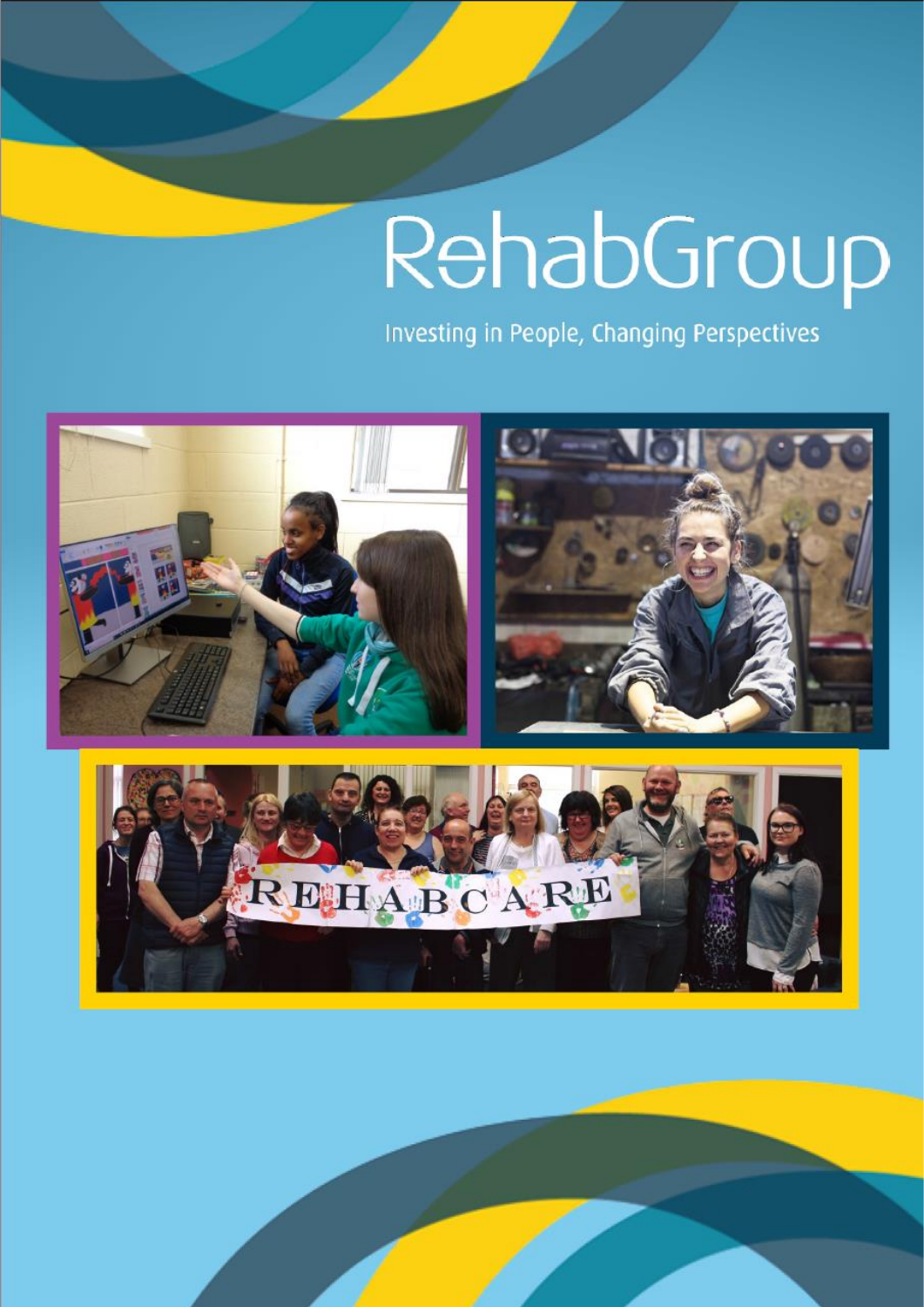

# **Rehab Group Budget 2021 Submission to Department of Social Protection, Community and Rural Development, and the Islands**

We wish to make the following submission to the Department of Social Protection, Community and Rural Development, and the Islands in respect of Budget 2021.

In summary we are urging the following:

- Increase Disability Social Welfare Payments to address the serious inadequacy of current income support
- Do not reduce secondary benefits
- Ensure that people with disabilities are properly protected against increases in Carbon Tax
- Raise the rate per hour under the Department's Wage Subsidy Scheme for people with disabilitiesto levels greater than 60% of the National Minimum Wage

## **Adequacy of Income Supports**

Rehab Group supports over 10,000 people each year through a wide variety of social care, specialist training and other services. We especially focus on services for people with disabilities and people experiencing disadvantage. Several thousand of the people who use our services depend on the income they receive from the Department of Social Protection, Community and Rural Development, and the Islands to make ends meet. In the main this is through disability allowance but also through illness benefit, jobseeker payments and other income supports.

The overwhelming feedback we receive from the people who use our services is that the financial support they receive is very difficult to live on.

During our most recent survey, (July 2020) we heard comments such as:

"I have had to borrow money from friends from time to time to get by... I think disability allowance is too low to live on."

"Sometimes I have to cut back on food."

"Something as simple as getting my hair done or buying some new clothes can be a huge struggle."

"Sometimes I can't afford to take a bus into the centre and have to walk. Sometimes paying my electricity bill leaves me without enough money for food."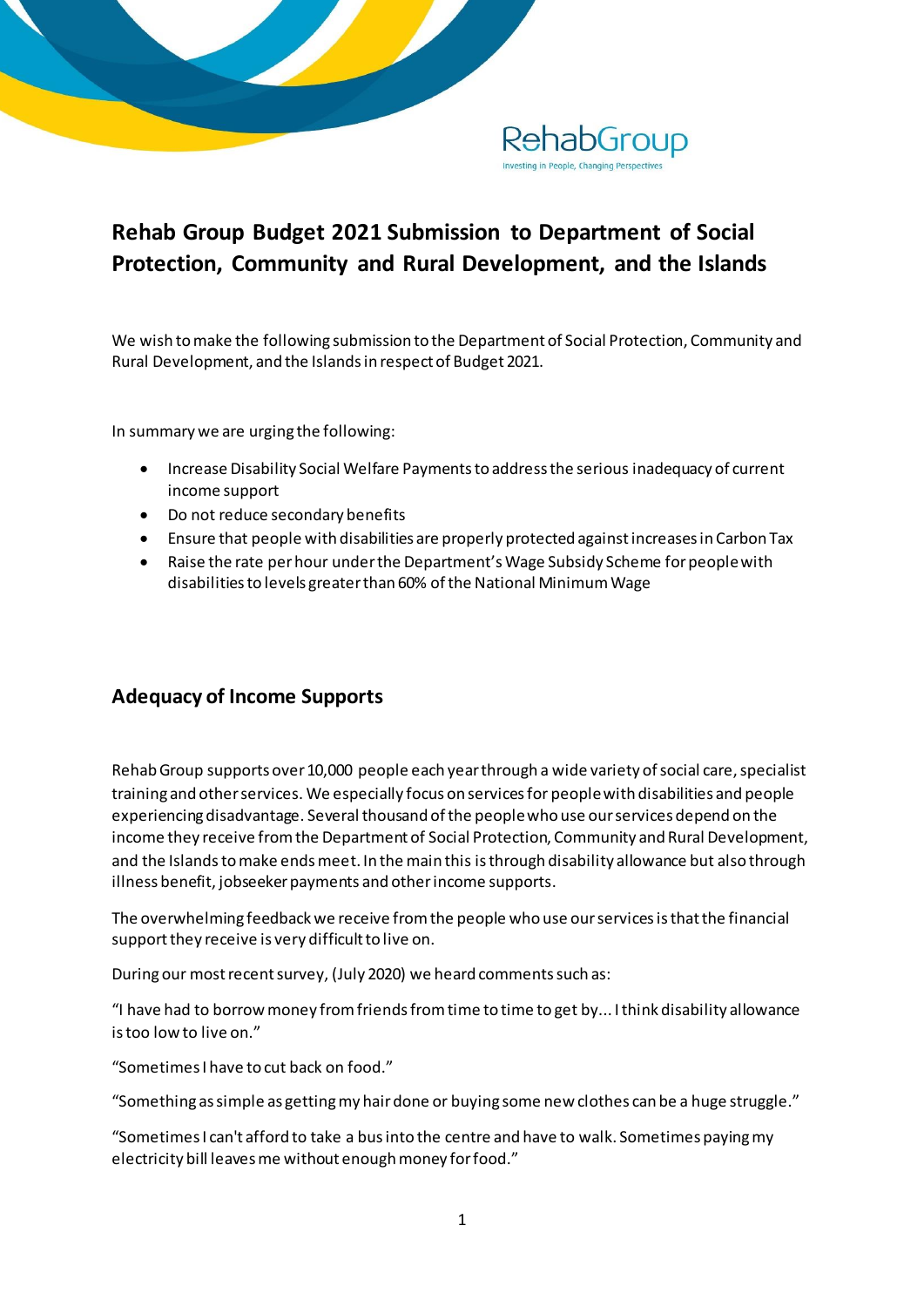"Not much left over after rent is paid. To go to cinema, pub etc.

"I sometimes have to go without heating in the winter time...Disability allowance is a good payment, but needs to be increased."

Nobody should be surprised by these comments.

One in five people with disabilities in Ireland live in consistent poverty. [Statistics produced by the](https://mcusercontent.com/865a5bbea1086c57a41cc876d/files/ad60807b-a923-4a7e-ac84-559c4a5212a8/EDF_HR_Report_final_tagged_interactive_v2_accessible.pdf)  [European Disability Forum](https://mcusercontent.com/865a5bbea1086c57a41cc876d/files/ad60807b-a923-4a7e-ac84-559c4a5212a8/EDF_HR_Report_final_tagged_interactive_v2_accessible.pdf) in April of this year, shown below, highlightsthat Ireland has the highest "at risk of poverty" gap for people with disabilities of any western European country. In other words, people with disabilities living in Ireland experience some of the greatest income inequality in Europe. This has major implications for the quality of their lives and the level of social exclusion they face on a daily basis.



EU SILC 2018, except for Slovakia, Ireland and the UK for which that data is from 2017

But as well as facing very high levels of income inequality, people with disabilities also face very high costs. We acknowledge the move by the Department to assess the cost of disability in Ireland. We very much welcome the research that is currently underway and will strongly support the roll-out of this survey.

**However, it must be acknowledged from the start that current levels of income support are completely inadequate. This must be addressed through increasing the basic rates of disability welfare payments. We also support calls that welfare rates should be benchmarked against realistic minimum essential budgets, as current income supports fall far short of these.**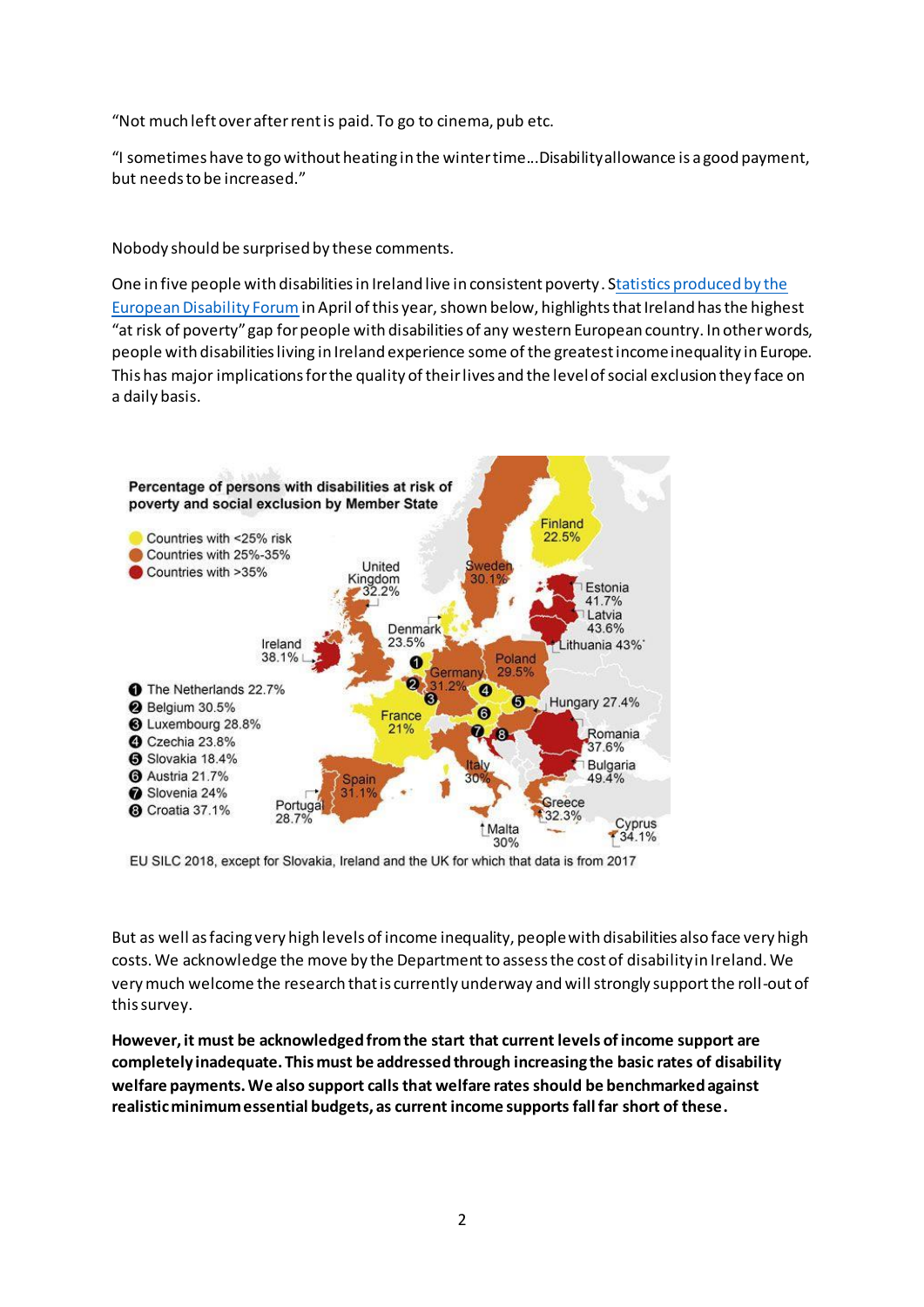We note the Government's commitment in the Programme for Government that core weekly social welfare rates will not be reduced. However, we would urge the Department not to cut back secondary benefits, such as medical cards, fuel allowance, bus passes etc, in lieu of this. These are just as crucial to the living standards of people with disabilities and their ability to participate fully in Irish society.

#### **Two-tier Covid Supports**

The swift introduction of income supports for those contracting the COVID-19 virus or made unemployed because of the economic fallout from it were most welcome. However, they have created a two-tier welfare system where persons with disabilities now typically receive support on a much lower level than those affected by the virus. This is unfair. As one person put it "those employees, who were let go by their employers during the COVID-19 pandemic, [are] awarded a benefit greater than those of us with disabilities who, due to our condition, cannot work in full-time employment."

Similarly, we have experienced cases of persons with a disability who have left employment to selfisolate because they have specific health conditions or are in an at-risk group. People in these circumstances were not entitled to the COVID-19 Enhanced Illness Payment or the Pandemic Unemployment Payment. Why should these workers be disadvantaged in this way?

**We would urge the Department to address the unequal treatment of persons with a disability under these income support schemes.** 

#### **Protection against Carbon Tax increases**

The Programme for Government says that tax increases will focus on Carbon Tax, as the government identifies it as 'a tax of negative behaviours'.

Persons with disabilities have higher central heating costs than those without a disability, as they tend to require a well-heated home for their own health. Increases in the Carbon Tax will target and negatively impact persons with disabilities if the state does not provide offsetting measures to ensure persons with disabilities can heat their homes in an environmentally friendly manner without impacting their income.

The offsetting measures introduced as part of Budget 2020 were insufficient to protect many of those on the lowest incomes from the inflationary impact of carbon tax increases.

ESRI research highlighted this fact. The chart below from the ESRI showed that over 60% of households on the lowest incomes received no benefit from the offsetting measure announced in Budget 2020 (a flat-rate increase in fuel allowance). Indeed, a greater percentage of households in the third income decile gained from the offsetting measure introduced in Budget 2020 than did in either or the bottom two income brackets. Fuel Allowanceor similarmay or may not be the best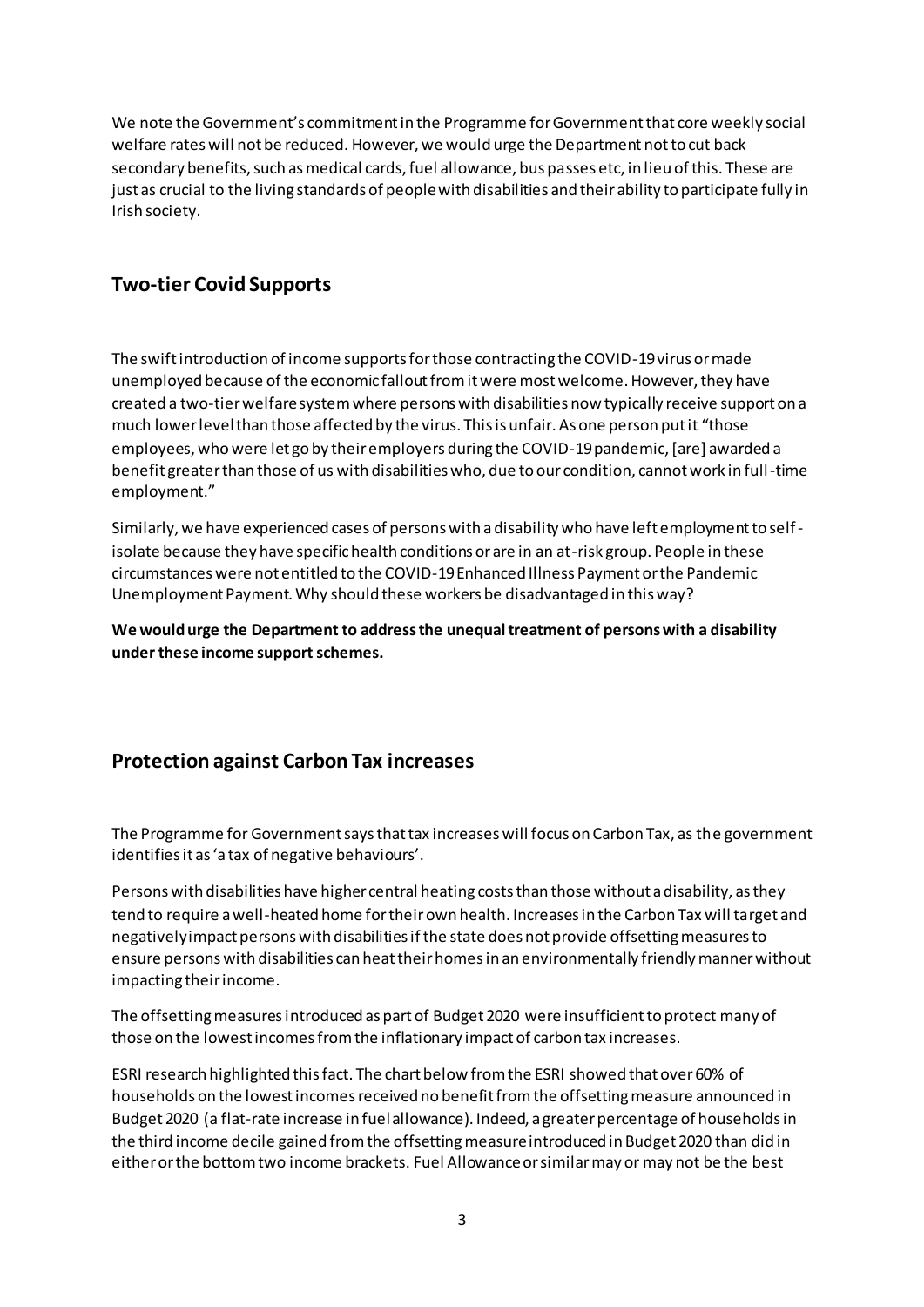way to achieve a fair offset of increased carbon taxes but if it is being used, then a much more targeted and nuanced approach is required so that those least able to absorb the increased costs associated with the Carbon Tax are protected.

**In Budget 2021 we are urging the Department to ensure that people with disabilities are properly protected against increases in Carbon Tax.**



Source: https://www.esri.ie/sites/default/files/media/file-uploads/2019-10/barra\_slides.pdf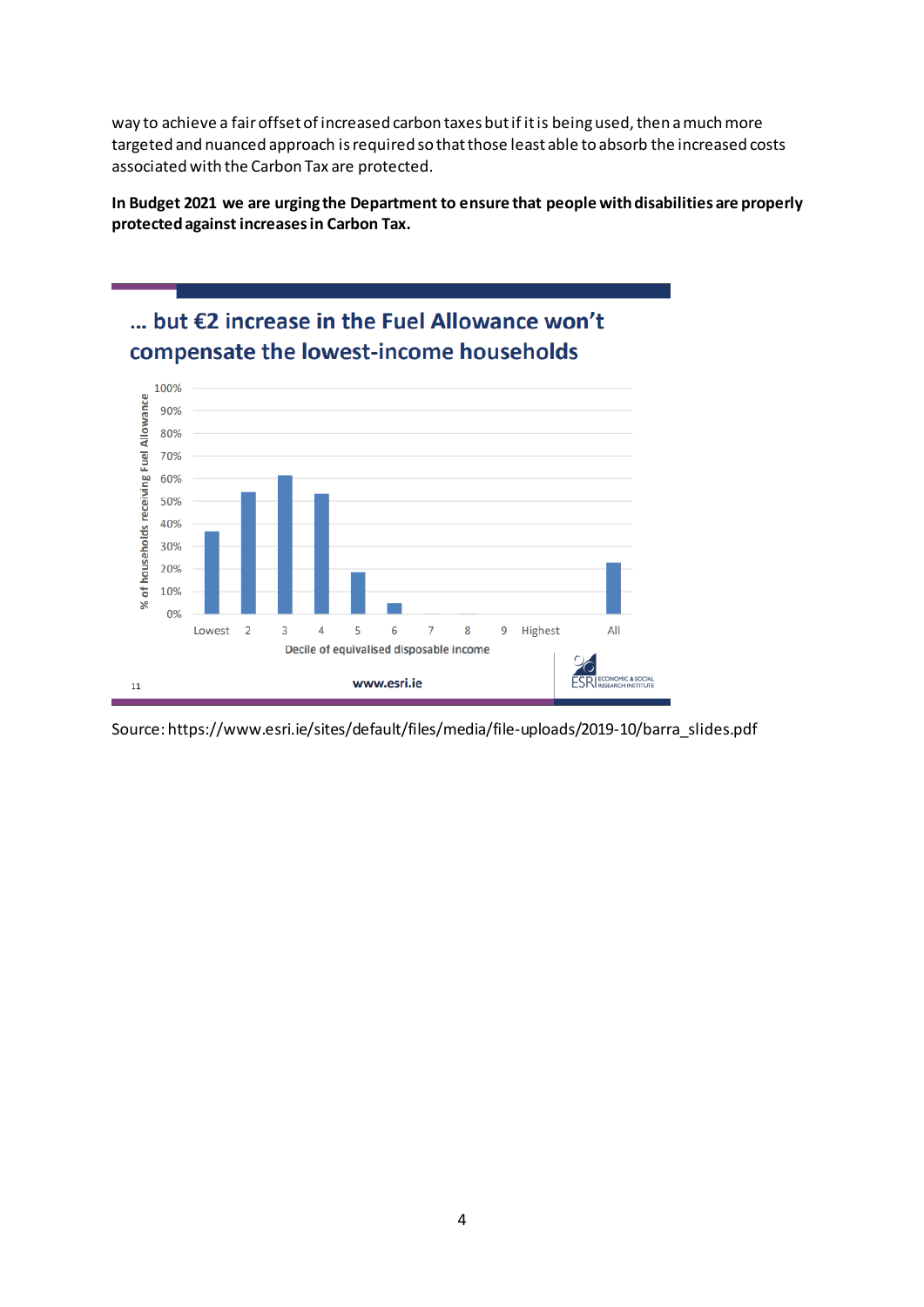## **Wage Subsidy Scheme for People with Disabilities**

As the Department may be aware, Rehab Group has three main areas of operation. One of our main divisions is Rehab Enterprises (RE Ltd). Our mission is to provide sustainable employment for people with disabilities in commercial business units.

RE Ltd provides ISO Quality Assured Recycling, Logistics and Retail business solutions from 19 locations throughout Ireland (Dublin, Navan, Portlaoise, Galway, Limerick and Cork) and at Lodz, Poland. We provide a unique model of integrated employment for people with disabilities and employ some 300 people, of which about 50% are people with disabilities. This means we have one of the largest workforces for people with disabilities in Ireland.

However, Ireland itself is not doing well in terms of employment for people with disabilities. According to the latest comparative research, Ireland has the lowest rate of employment among people with disabilities of all European countries (32.3%). As evidenced in the graphic below, Ireland also has the highest employment gap between people with disabilities and the general population (42 percentage points).



#### Source: European Disability Forum - Human Rights Report 2020 quoting EU SILC

[https://mcusercontent.com/865a5bbea1086c57a41cc876d/files/ad60807b-a923-4a7e-ac84-](https://mcusercontent.com/865a5bbea1086c57a41cc876d/files/ad60807b-a923-4a7e-ac84-559c4a5212a8/EDF_HR_Report_final_tagged_interactive_v2_accessible.pdf) [559c4a5212a8/EDF\\_HR\\_Report\\_final\\_tagged\\_interactive\\_v2\\_accessible.pdf](https://mcusercontent.com/865a5bbea1086c57a41cc876d/files/ad60807b-a923-4a7e-ac84-559c4a5212a8/EDF_HR_Report_final_tagged_interactive_v2_accessible.pdf)

By any measure, this is an unacceptable position for Ireland to find itself in. And addressing this problemrequires the support of every Government Department.

In the case of the Department of Social Protection, Community and Rural Development, and the Islands, support under the Wage Subsidy Scheme for people with disabilities (WSS) is crucial to sustaining employment opportunities. Indeed, we note that the Programme for Government makes a commitment to "fine-tune and expand targeted employment schemes such as the Wage Subsidy Scheme and the Ability Programme to help more people with disabilities stay in the workforce".